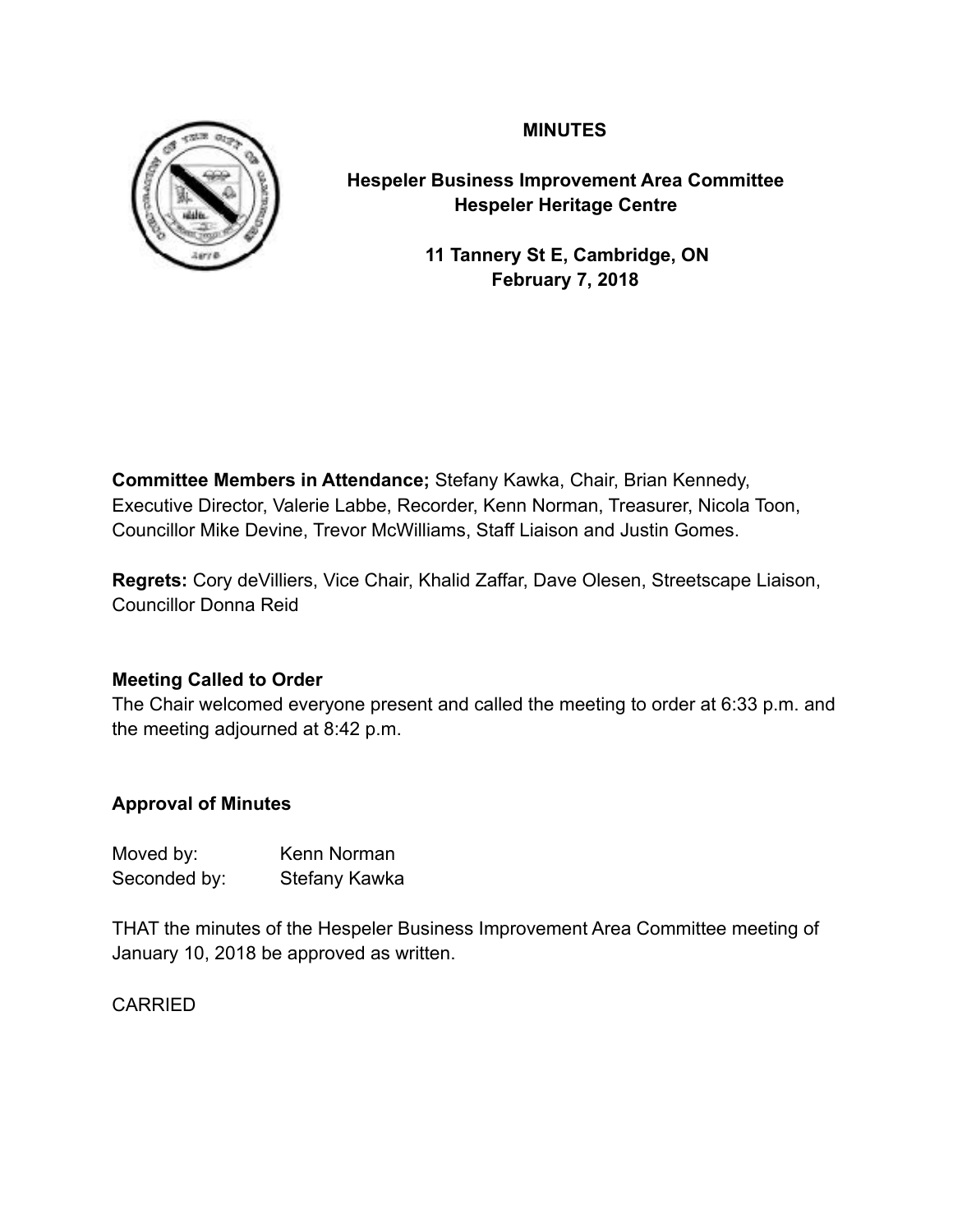### **Waterloo-Welllington Canadian Cancer Society**

Kaitlynn and Karen from the Waterloo-Wellington Canadian Cancer Society provided a presentation around some new and different ideas and suggestions for businesses in the core to expand the Society's current outreach. Suggested was possibly decorating downtown core in yellow and/or get involved with local restaurants with events. Cancer Society volunteers will be at the local Zehrs and LCBO from April 5th -8th. Collection boxes could be distributed at local businesses. Discussion around possibility of having yellow flowers in the planters (either Daffodils or Pansies) to help paint the core yellow. Stefany suggested that they also meet with the local food establishments at their next group meeting on February 25th to see how they can partner to promote events within the core food establishments.

# **OBIAA Membership**

Kenn received a application for membership with Ontario Business Improvement Area Association (OBIAA). In the past a Galt BIA board member attended and shared any key information. Decision not to apply for membership due to the cost and the small size of our BIA.

# **Falls Lighting**

Trevor provided **an** update that the pole currently in place can be used. Some trees would need to be trimmed. City has agreed to cover 50% of the cost to replace the existing light fixture with an LED spotlight. Justin will proceed with quotes for electrical work. Justin has received two quotes. Both were reviewed and decision reached to proceed.

THAT we proceed with Little Electric for the lighting over the falls based on the quote received.

Moved by: Councillor Mike Devine Seconded by: Kenn Norman

# **City Program - CAT (Community Ambassador Team)**

Trevor provided an update that there is a new program starting this year through all downtown cores within the city. All types of core area maintenance will be covered including weeding, garbage cleanup, etc. This will be a dedicated team throughout the year. An information card with be provided to the BIA with one number to call for any maintenance issues. Priority is to get the team formed, get phone # out and get this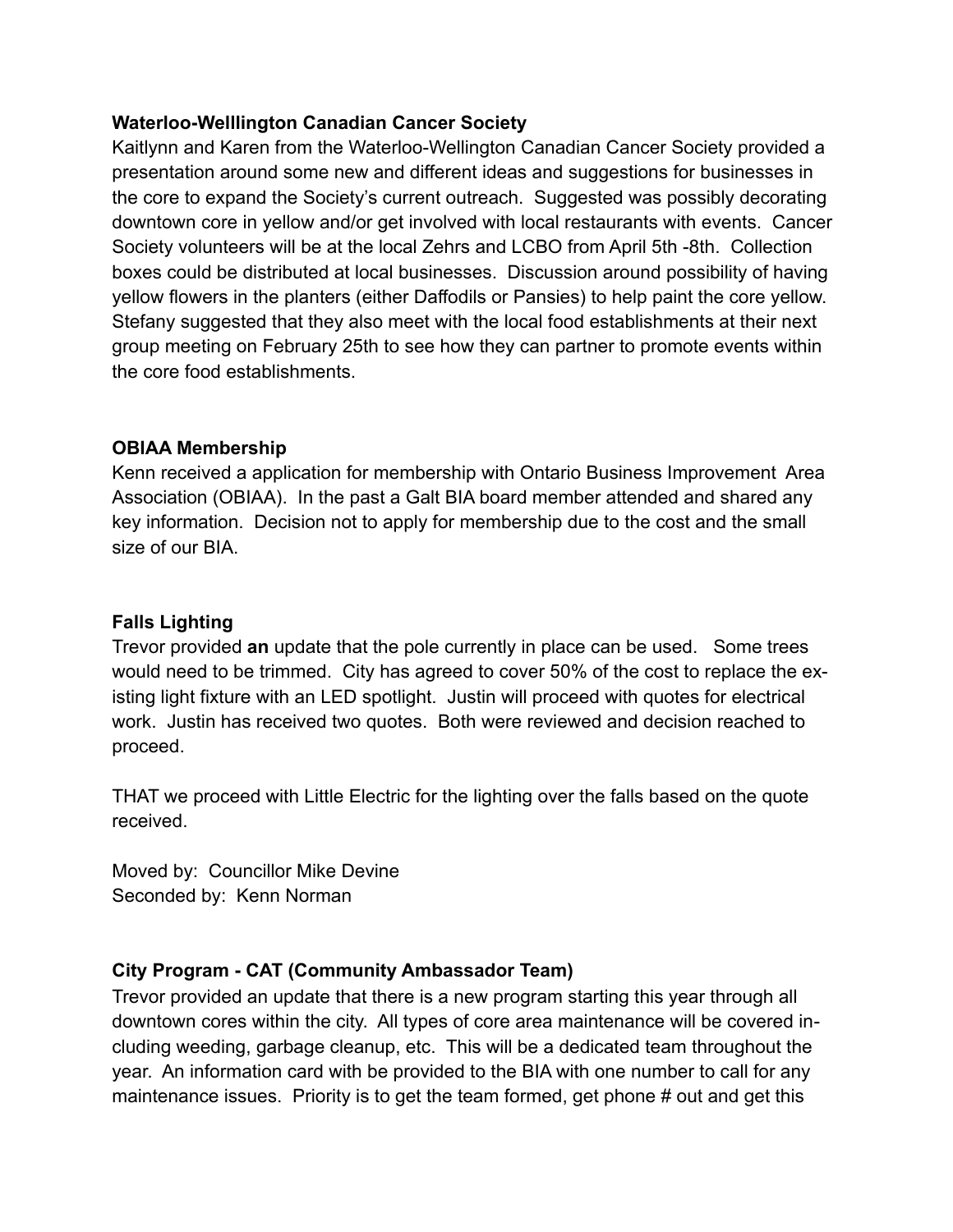program started. Galt and Hespeler will be included this year and Preston will join in 2019. This will replace the Clean to the Core program so any funding previously provided will be re-allocated to this new program.

# **C-CAP (Cambridge Core Area Patrol)**

Trevor provided an update that the C-CAP co-ordinator has left. There is a meeting with the city tomorrow to see how to proceed and possibility that this program will be combined with the CAT program. More details next month.

#### **Business Changes**

Trevor requested that we notify Devon at the City whenever businesses open/close for statistical purposes. Brian Kennedy will send updates whenever new businesses open in the core area and also whenever any businesses close and he will also work to ensure the BIA website is updated as well.

#### **Gazebo at Jacob's Landing**

Refresh needed at Jacob's Landing. Suggestion to reach out to Jason Reeves at the City to review possibility of refreshing lights which are no longer working. This would be covered under 50/50 with the City.

# **2018 Budget and Accounting Updates**

BIA's are not typically permitted adjustments to budgets for 2018 however there are changes to the BIA budgets due to the City program changes with Clean to the Core and CAP. Propose we make changes for April (ex. Falls Lighting) as well as raising the Executive Director fee and allow for any bookkeeping fees. Kenn will look into possibility of having someone retained to assist with bookkeeping entries. Kenn is also working on HST online access and will provide an update once access is available.

# **BIA Re-Branding**

New letterhead has been approved and will be used going forward for external correspondence and on our website.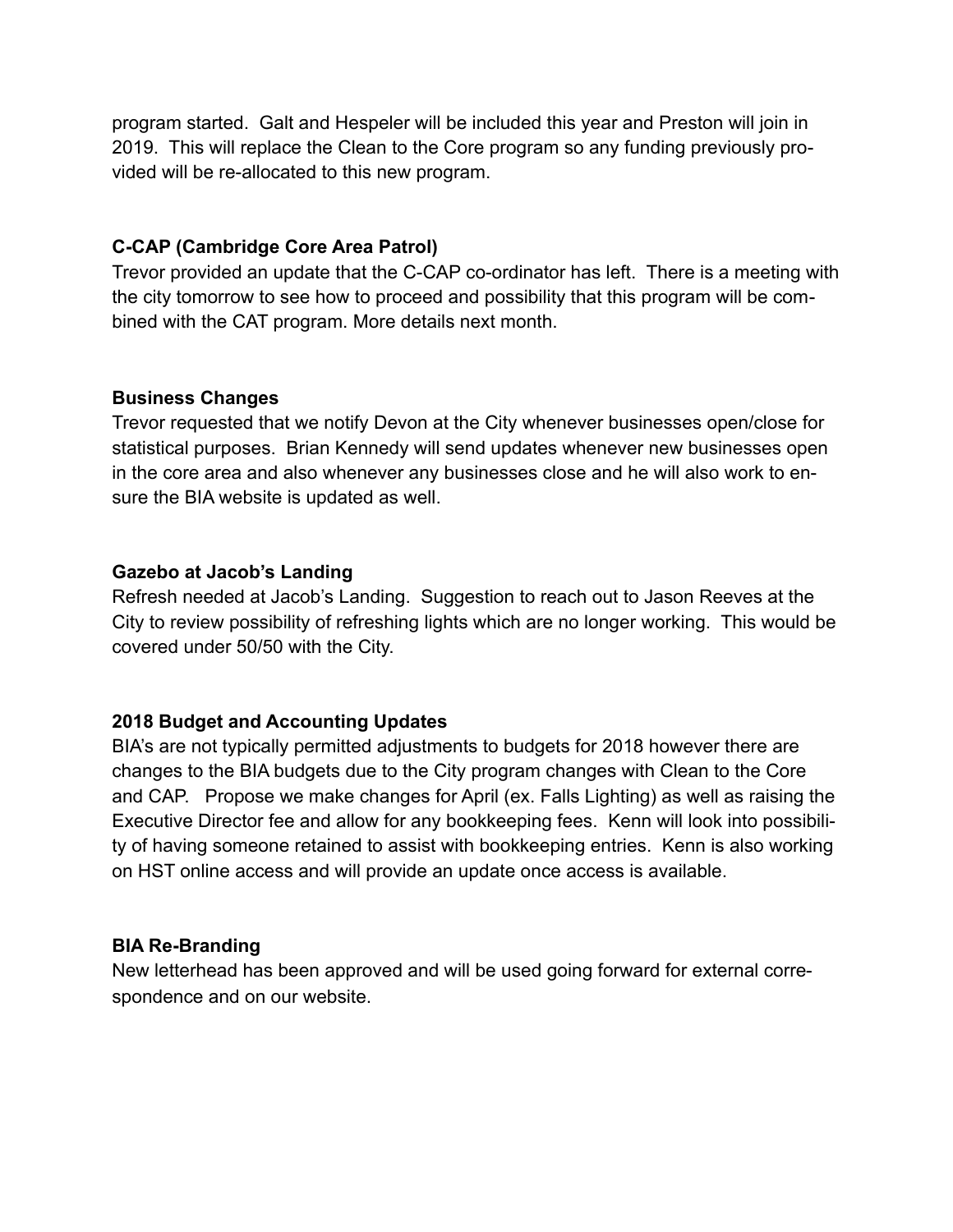#### **Associate Membership Benefits**

Signage program is limited to downtown core. Do we want to expand the program to Associate Membership? Levies are not currently paid by those outside of the BIA downtown core. There is the possibility of extending the boundary and then levies would be paid by those property owners.

#### **St. Patrick's Day & Restaurant Meeting**

Stefany and Brian held a meeting on January 26th with core area food establishments. Productive meeting with lots of discussion. Everyone really liked the opportunity to meet together. Plan to meet again on Sunday Feb.25th @ 4:00pm. Talked about what can benefit them for St. Patrick's Day? Goal of Four Fathers brewery is to have soft opening for St. Patrick's Day. We can gather the event information for each restaurant and create an event that we can promote to raise awareness. Feedback provided was that St. Patrick's day is one of their busiest days and they would prefer more assistance and awareness during quieter months. Possibility of Taste of Hespeler Food Festival. Nicola raised suggestion of renting a shuttle bus from the Hespeler Arena to downtown core to avoid driving and have a safe way home. Trevor agreed to look into possibility and cost to rent a city bus and to provide an update at a future meeting.

#### **Remembrance Day**

Request from Branch 272 to have street shut down for 1-2 hours. Bill Calvin would like to have Remembrance Day items on the banner poles and to honour local vets. Brian and Stefany have been working on our previous proposal to allocate banner budget to commemorative banners for the 2018 Remembrance Day celebrations and to possibly have a link to our website or Facebook page so visitors can read biographies and more details of any Hespeler WWI vets.

#### **Hespeler Village Highway 401 Signage**

Brain has reviewed requirements and learned that we do not have three submissions that qualify to meet the tourism criteria.

#### **Next BIA Meeting**

Previously set for March 14th however some board members unable to attend so agreement to move the next meeting to **Wednesday March 7, 2018.**